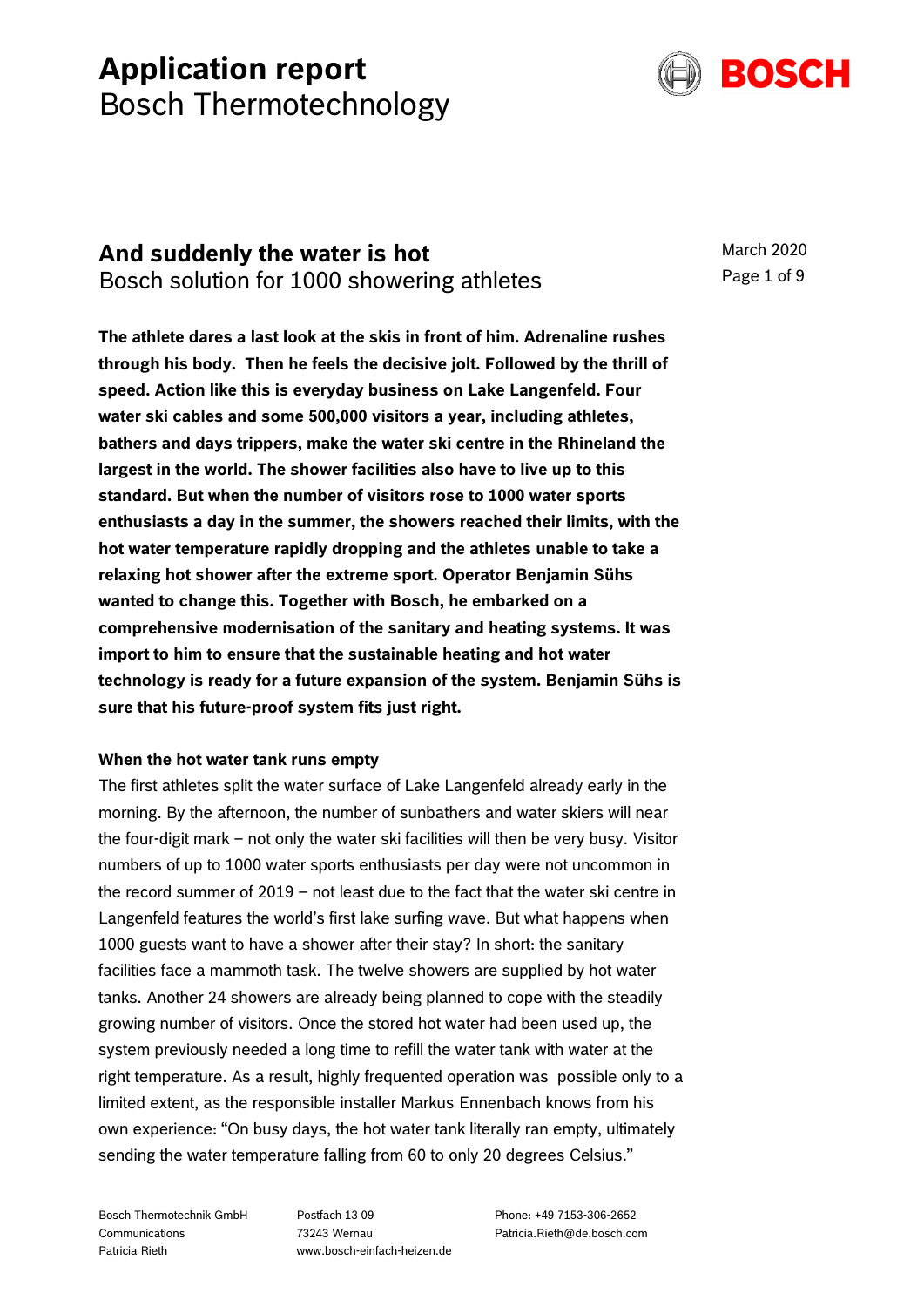Another problem was the increased risk of legionella formation. While the demand for hot shower water is very high during peak periods, far less hot shower water is needed in the autumn and winter months. The hot water tank was not designed for the changes in demand, which meant that hot water was stored for longer periods of time, promoting the formation of bacteria and legionellae, as Markus Ennenbach knows. "The hot water tank has been in operation for about 15 years. After such a long time, the deposition of lime and iron particles at the bottom of the tank is not unusual. But the bigger the tank, the larger the potential breeding ground for legionella." Even though, the storage tank had always passed the annual inspection by the health authority with good results, it was time to think about a more efficient and more flexible heating and hot water solution.

#### **A heating and hot water solution for all cases**

Heating engineer Markus Ennenbach has been loyal to the Sühs family who operates the water ski centre also as an amateur athlete and instructor for many years. This made it all the more important for the 44-year-old to find the ideal heating and hot water solution for the sanitary facilities of the family business. He immediately got planning support from Bosch. Together with Head Planner and Key Account Manager Jörg Vorländer, Markus Ennenbach designed a heating and hot water solution that is geared to the individual needs of the water ski centre. The centre primarily needed a flexible and future-proof hot water supply that takes into account the varying daily capacity utilisation of the system. When the centre is closed in December, the heating and hot water demand drops significantly. Bosch proposed to successively replace the old storage tanks by four Flow Fresh FF 40 S freshwater stations, which, in turn, are supplemented by buffer storage tanks. As the freshwater stations have a much smaller volume than the old storage tanks, there is no risk of legionellae forming. Furthermore, a freshwater station can supply precisely the amount of hot water that is required at any given time. As a guide: if the four stations are connected in cascade, they cover the entire hot water requirements of 160 households. With such an output range, the new system offers exactly the right features to meet the high hot water requirements of the Langenfeld water ski centre. But the freshwater station from heating specialist Bosch is not only suited to cover above-average demand. The heating plates inside the stations permit the selective supply of hot water. Similar to an instantaneous water heater, water is heated exactly when it is needed. The two Stora B buffer storage tanks with a total volume of 2000 litres proposed by Bosch serve as buffer storage tanks for the water that ultimately flows out of the shower heads. When the Langenfeld water ski centre is very busy, the 2000 litres of water are immediately replaced by fresh hot water as soon as they are used up. If no more water is needed, the buffer storage tanks are no longer filled. But the modernisation does not end here, as the 44-year-old boiler will also be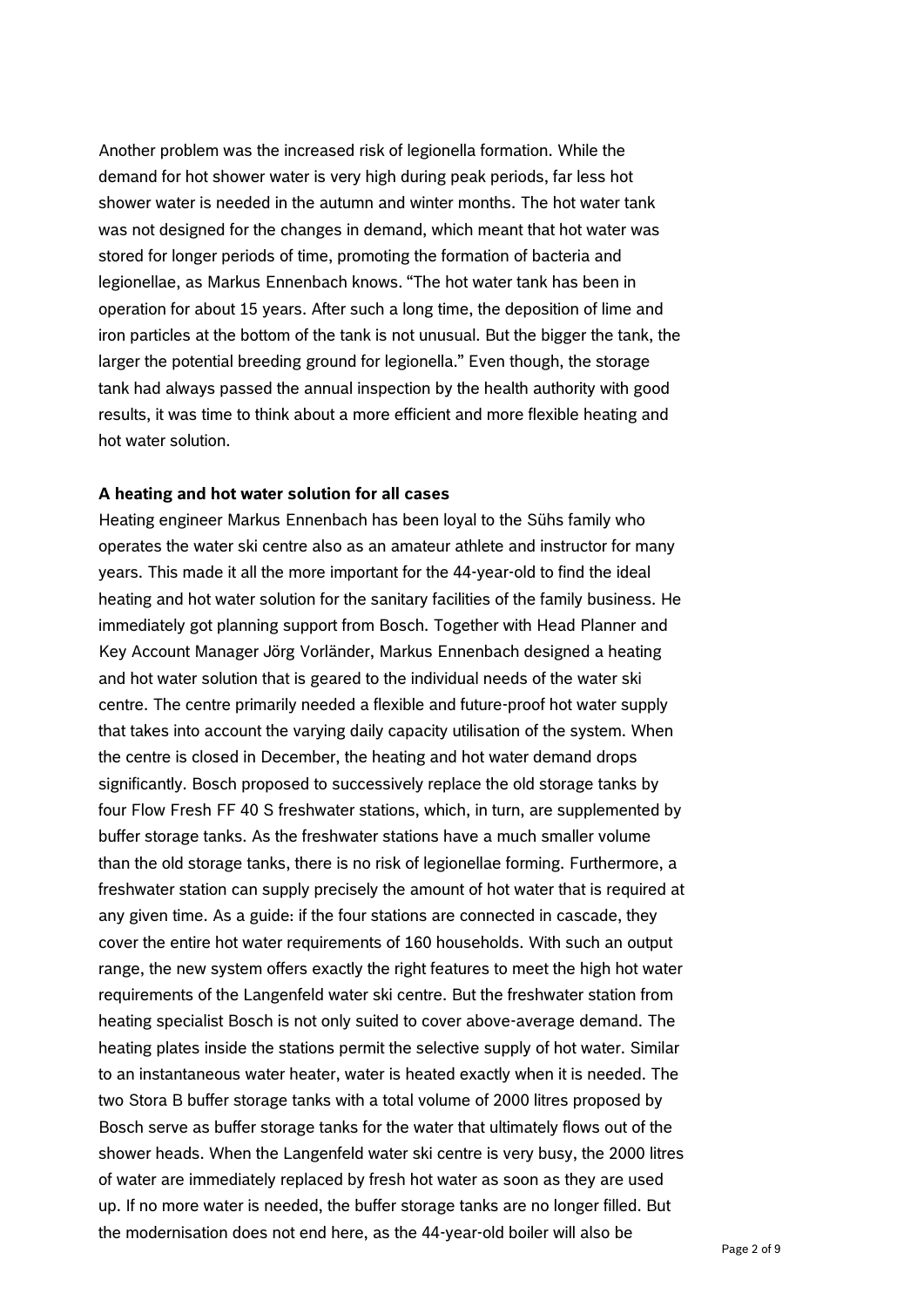exchanged. A Condens GC7000F will take its place. The possibility of cascading and the resulting outputs of up to 600 kW mean that the new boiler is ideally suited for commercial buildings. Whether consumption is stable or varying, efficiency always has top priority, as the modulating premix gas burner automatically adapts to the current heat demand. As a result, energy is saved at any time of the day and year. The entire heating and hot water concept designed by Markus Ennenbach and Jörg Vorländer is therefore not only a flexible, but first and foremost an efficient heating and hot water solution.

#### **The show must go on – installation during operation**

Flexibility in the supply of hot water was one of the key demands made on the new heating system - and the same kind of flexibility was required for its installation, according to Markus Ennenbach. "The water ski centre is open until December. So far, we have therefore had to work while the system is running." As the showers are in constant use during the day, the water cannot simply be turned off. "It is not possible to work for eight consecutive hours in this project. Instead, we have to push ahead with the changeover from the old to the new system in the early hours of the morning," the heating specialist explains. The experienced installer is particularly impressed by the flexibility of the new heating solution's hydraulics: "We not only have to connect the existing showers, but must also take the planned expansion of the sanitary facilities into account already today. Both components must ultimately work together. Even though the installation of the hydraulic system initially requires more planning, this is indispensable for the new heating system," says Markus Ennenbach. "The main challenge is the continuously changing water demand. Hydraulic systems can easily cope with this and ensure that hot water is flexibly available."

#### **In Langenfeld they ride green**

"I ride green" has been the motto of operator Benjamin Sühs and his family for a long time: "Like the heating system, the old sanitary facilities still functioned, but they were simply not designed for the growing business. Nor are they resourcefriendly. The new system is a sustainable investment," says a confident Benjamin Sühs. Several years ago, the family business already switched to green electricity. The new boiler is equipped with a Solar Inside Control Uni, which permitted effortless integration into the existing solar system – a key criterion for operator Benjamin Sühs. The planned expansion of the sanitary facilities also poses no challenge for the new heating and hot water solution, Bosch specialist Jörg Vorländer reports. "We took into account the additional showers already at the planning stage and dimensioned the number of freshwater stations and buffer storage tanks accordingly. As soon as the showers are installed, they can be integrated into the new system in no time at all." While he was initially sceptical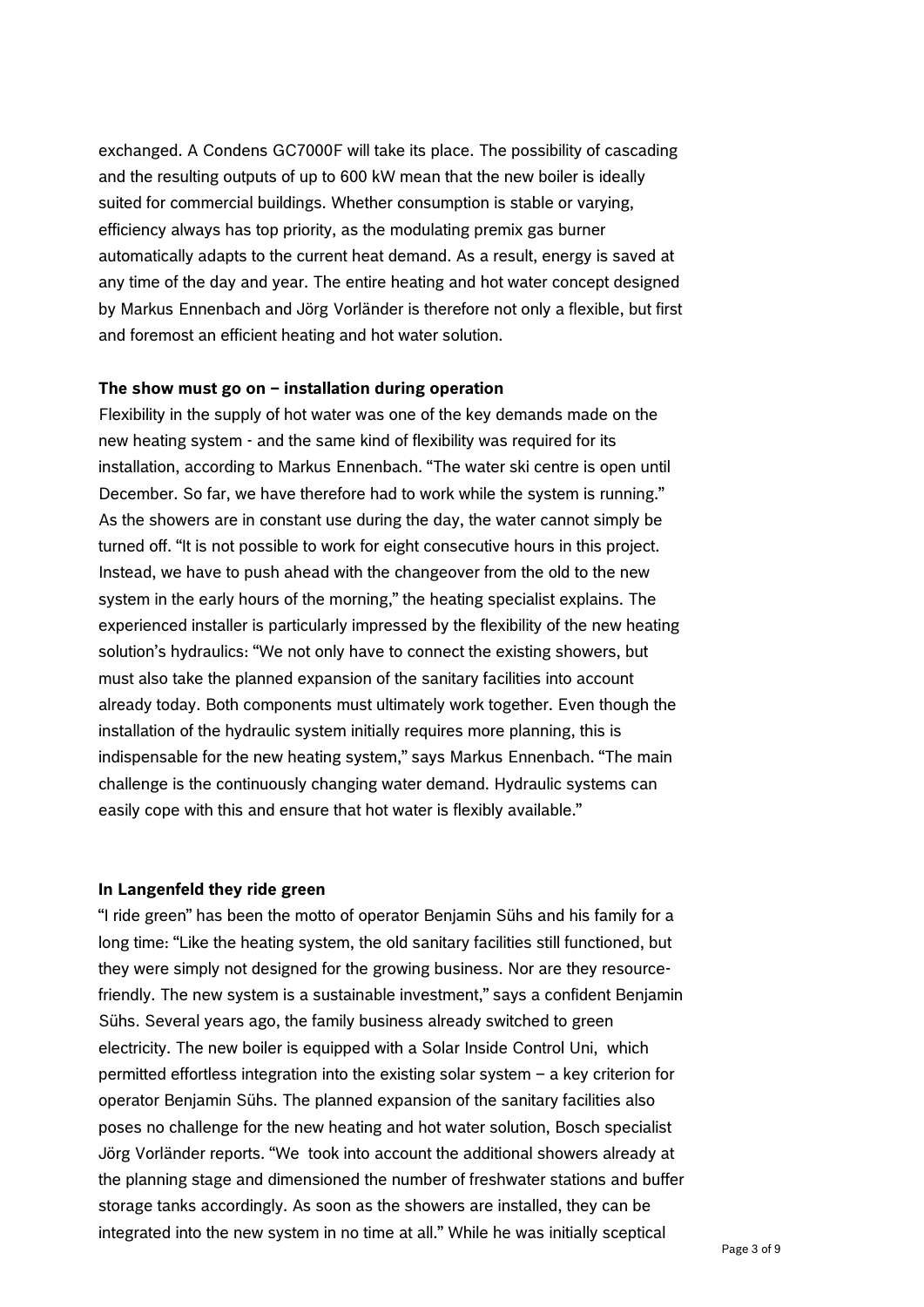about the far-sighted vision of the two experts, operator Benjamin Sühs is now visibly convinced: "Heat and hot water are supplied both efficiently and flexibly in line with our individual needs." In addition, Benjamin Sühs emphasises that there is a growing awareness for environmental issues among his guests. "While we expect the demands of our guests and, consequently, the overall water consumption to increase, people's urge to get involved in environmental matters is growing as well," says the system operator. According to Benjamin Sühs, the new heating system effortlessly masters this balancing act. "In the future, we will heat much more efficiently and hence more environmentally friendly and are also prepared for increasing numbers of visitors."

#### **A state-of-the-art system**

At the start of the planning phase, Benjamin Sühs and his family knew that a major project lay ahead of them. Four freshwater stations, two buffer storage tanks, a gas condensing boiler and the seamless integration of the existing solar thermal solution were to gradually replace a system that had supplied the Langenfeld water ski centre with heat and hot water for about four decades. A few months later, heating installer Markus Ennenbach and Key Account Manager Jörg Vorländer are satisfied with the results of the first test runs. In particular, the clever networking and the easy operation of the control elements convince the experts: "My personal expectations have been exceeded by far," says Markus Ennenbach. Jörg Vorländer adds: "For us at Bosch, the important thing is to support our customers every step of the way. From planning to selecting the right products to final implementation, we are always at their side." It was exactly this Bosch promise that was most appreciated by system operator Benjamin Sühs during the project. "For me and my family, the Bosch brand stands above all for reliability and quality. Besides the sophisticated technology, this convinced me most!" As the water ski centre at Lake Langenfeld is to be expanded going forward, sustainable concepts and a trust-based cooperation take top priority: "Bosch is a partner for the future," Benjamin Sühs now knows for sure.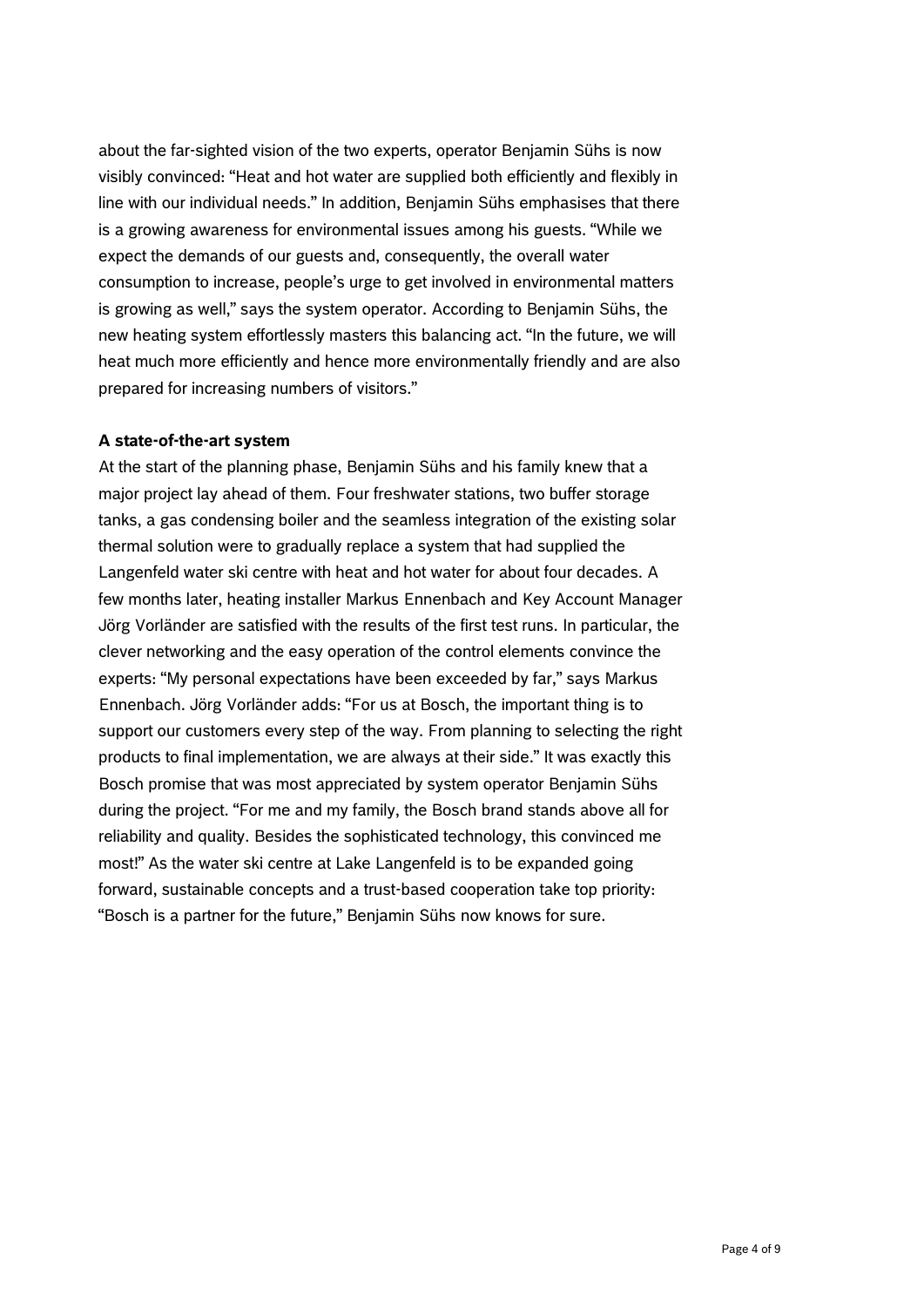

Almost half a million water sports enthusiasts visit the water ski centre in Langenfeld every year and many of them want to take a hot shower after the sport. (Source: Bosch)



#### **Bosch press photo 02**

Heating installer Markus Ennenbach (left), Bosch Key Account Manager and Planner Jörg Vorländer (centre) and the operator of the Langenfeld water ski centre Benjamin Sühs (right) are pleased with the installation of the new heating and hot water system from Bosch. (Source: Bosch)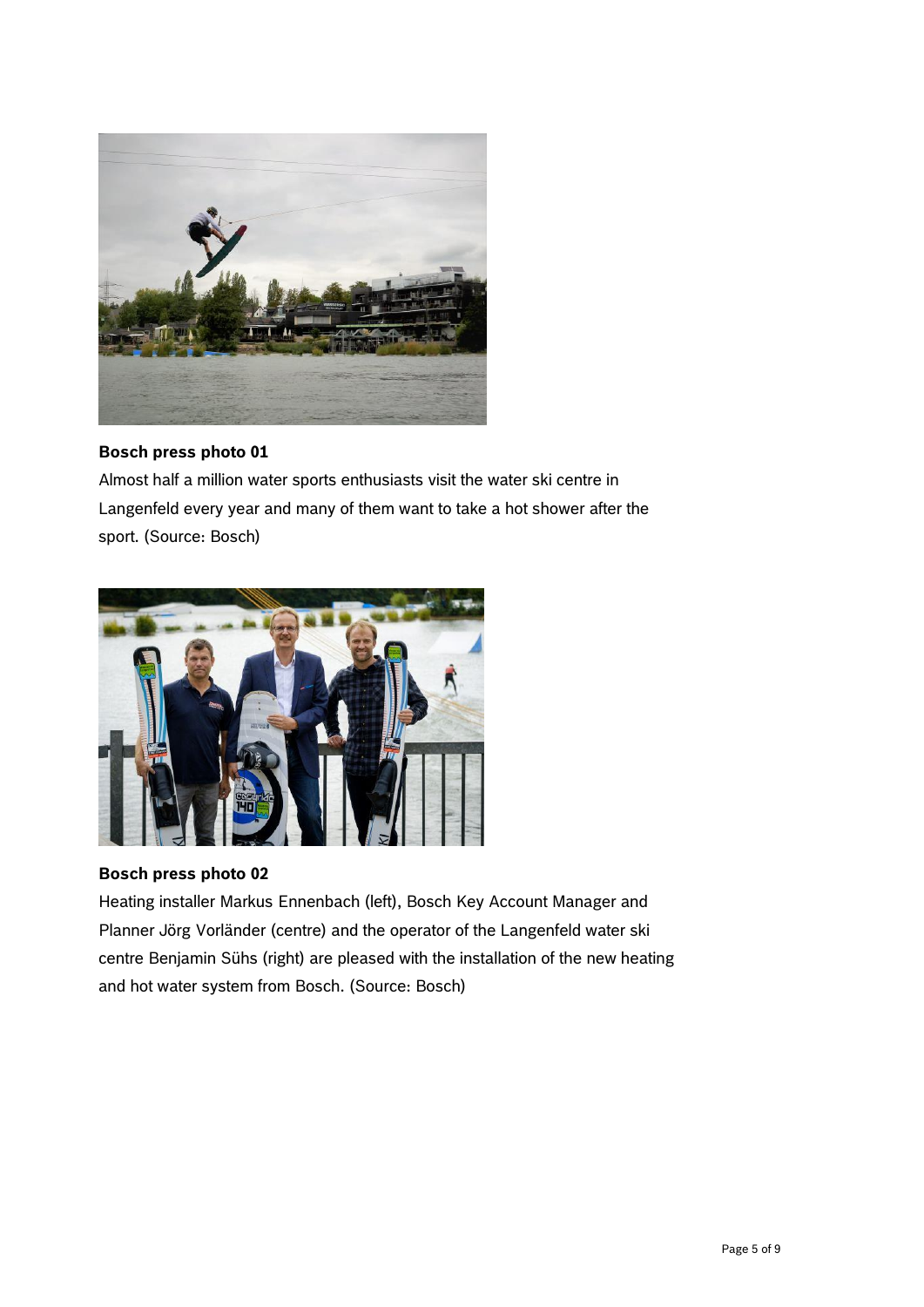

Diagram of the new Bosch heating and hot water solution at the Langenfeld water ski centre. (Source: Bosch)



# **Bosch press photo 04**

Four Flow Fresh FF 40 S freshwater stations from Bosch (right) ensure that the right amount of hot water is available for all athletes at all times. (Source: Bosch)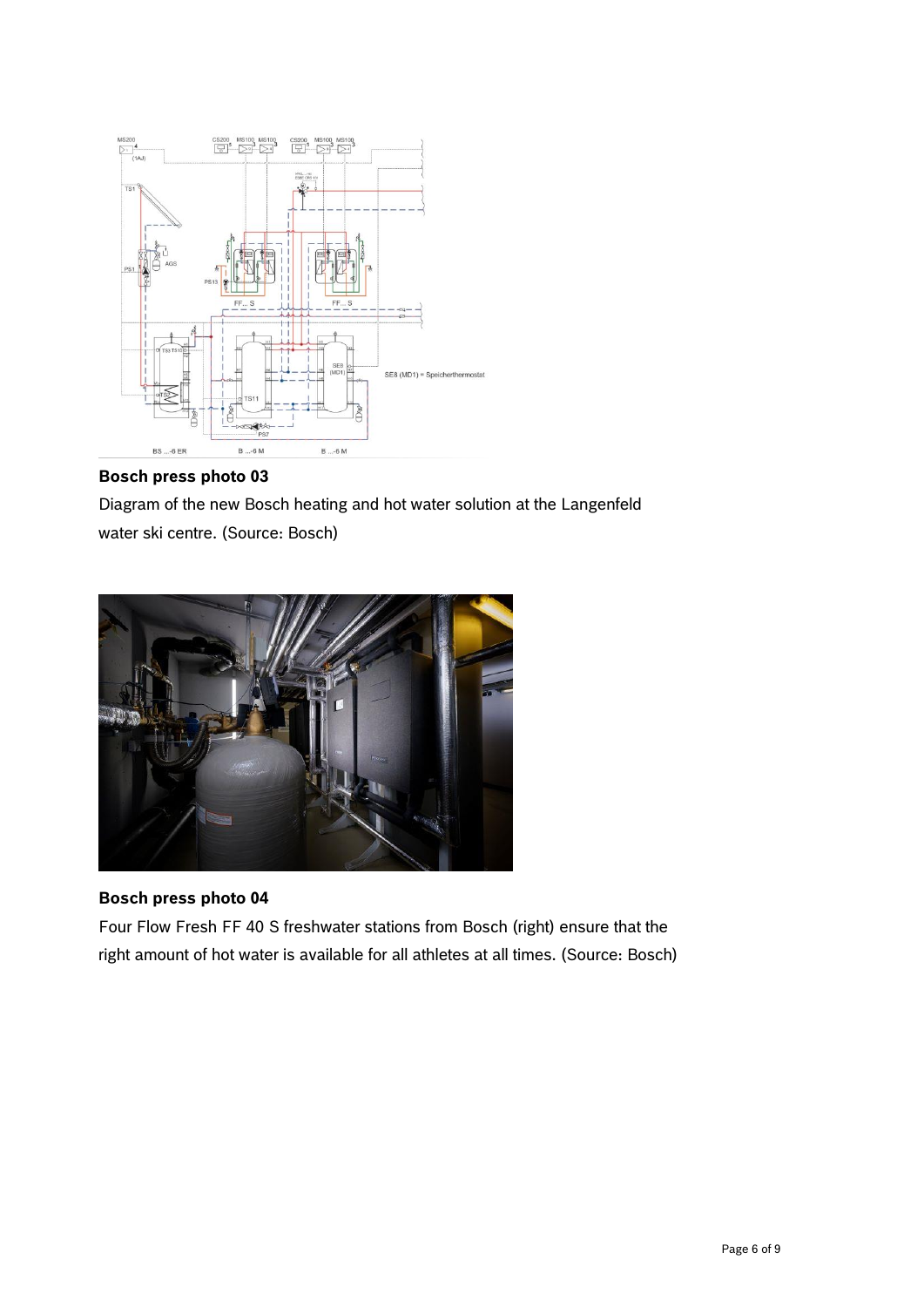

The Bosch Stora B buffer storage tanks with a total volume of 2000 litres ensure that there are sufficient hot water reserves even at peak load. (Source: Bosch)



# **Bosch press photo 06**

The existing solar system was effortlessly integrated into the new heating and hot water solution from Bosch. (Source: Bosch)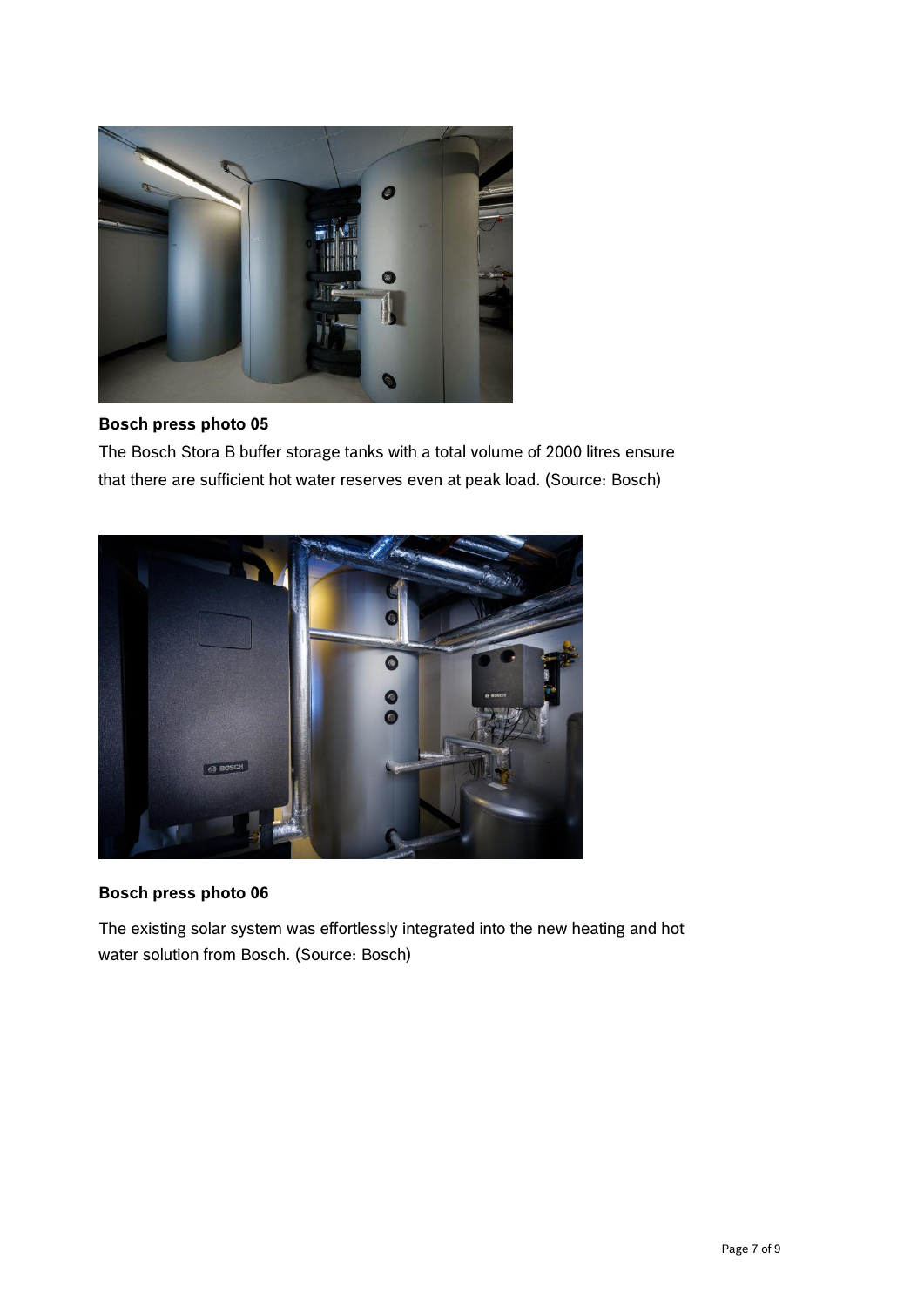

Heating installer Markus Ennenbach and Bosch planner Jörg Vorländer took into account the planned expansion of the heating solution of the Langenfeld water ski centre already during the planning phase. (Source: Bosch)



# **Bosch press photo 08**

Up to 1000 athletes use the unique water sports facilities in Langenfeld every day and naturally want to take a shower after the sport. (Source: Bosch)